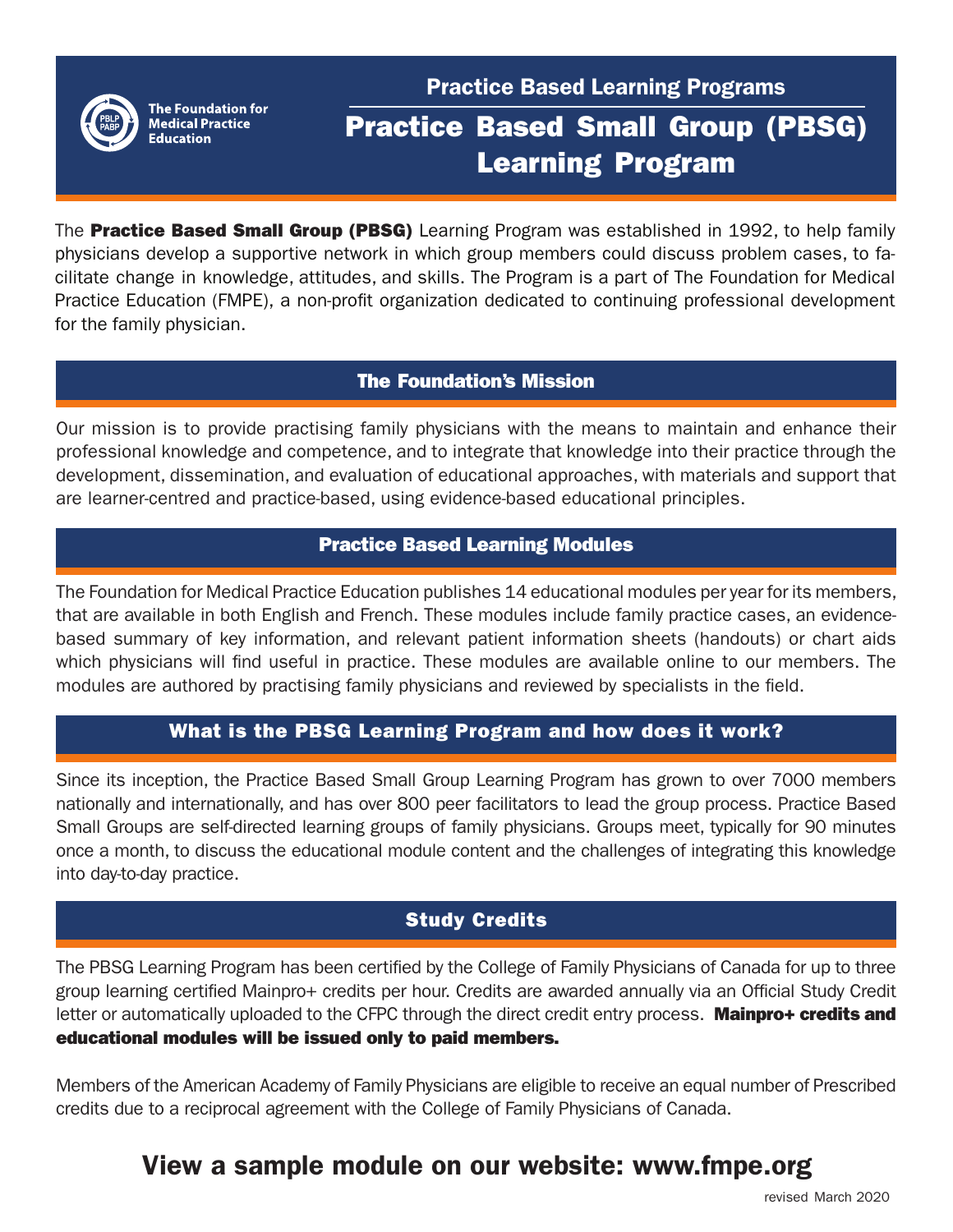#### How to become a member of a PBSG

**TO JOIN AN EXISTING GROUP:** Please contact the FMPE office to enrol and ask if you qualify for a pro-rated program fee. Complete the attached program registration form and forward it to the office along with your program fees.

**TO FORM A NEW GROUP:** The recommended group size is seven members (range from four to ten). Determine a mutually agreeable time and place to meet. Groups typically meet for 90 minutes once a month, though many groups meet more frequently, and some groups stop for the summer. Each group must be led by an FMPE-trained facilitator. The group must be registered and have paid in full before the facilitator can be trained. Registration forms are submitted as a group to the FMPE office. Cheques or credit card information must accompany the registration forms.

TO BECOME A FACILITATOR: Contact the FMPE office for information on upcoming facilitator training workshops.

### PROGRAM REGISTRATION FORMS MAY BE SENT BY: Email and/or Phone

Telephone: (905) 525-9140, ext. 22219 Toll-free: (800) 661-3249 Email: fmpe@mcmaster.ca

## PBSG MEMBERSHIP ADVANTAGES

The following are just a few of the important benefits of belonging to this Program:

 $\frac{1}{\sqrt{2}}$ 

- PBSG SESSIONS that offer an informal and supportive learning environment to discuss actual practice cases and challenges with peers.
- **EDUCATIONAL MODULES** that are developed by family physicians for family physicians, and extensively researched by qualified staff; **MODULE TOPICS** that cover a wide array of practice issues, including acute care medicine; **PRACTICAL INFORMATION** (including practice aids and patient handouts) that can be readily used in clinical practice.
- A user-friendly **MEMBERS ONLINE** area (https://members.fmpe.org) for easy access to clinical modules and selected appendices (e.g. specific patient handouts) for day to day clinical uses. Also available is access to duplicate copies of study credit letters for past years as well as attendance records and payment receipts.
- An informative quarterly **NEWSLETTER** that includes discussion of issues relevant to clinical practice.
- **EXCEPTIONAL VALUE** for maintaining your professional educational competence.

Another FMPE program accredited by The College of Family Physicians of Canada: *• Practice Based Individual Learning (PBIL) Program*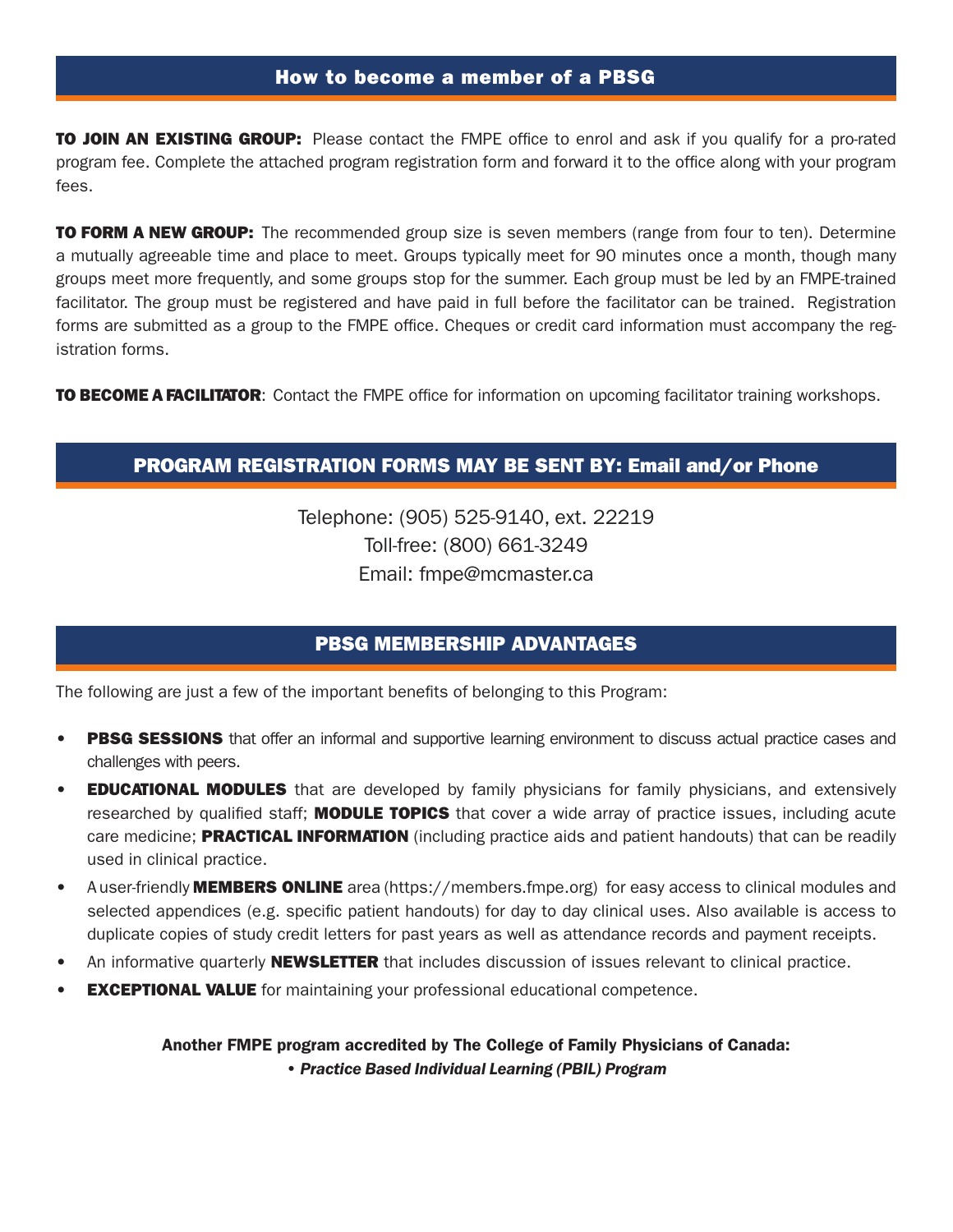

The Foundation for Medical Practice Education McMaster University 1280 Main Street West, DBHSC Room 4034 Hamilton, Ontario, Canada L8S 4K1

## PRACTICE BASED SMALL GROUP (PBSG) LEARNING PROGRAM PBSG PROGRAM REGISTRATION FORM

Please complete both sides of this form.

#### CONTACT INFORMATION – PLEASE PRINT

| Name:                                                                                                         |                                                                                                                                                                                                                                                                                                                                                                                     |  |  |  |  |  |
|---------------------------------------------------------------------------------------------------------------|-------------------------------------------------------------------------------------------------------------------------------------------------------------------------------------------------------------------------------------------------------------------------------------------------------------------------------------------------------------------------------------|--|--|--|--|--|
| Salutation Preference: (Dr., Mr., Ms., etc.): [11]                                                            |                                                                                                                                                                                                                                                                                                                                                                                     |  |  |  |  |  |
| Designation: $\Box$ MD $\Box$ NP/RN (EC) Other ___________                                                    | I am a CFPC Member $\Box$ Yes CFPC#________<br>$\Box$ No<br>If yes, I wish to have my credits auto-uploaded to the CFPC<br>$\Box$ No<br>$\Box$ Yes                                                                                                                                                                                                                                  |  |  |  |  |  |
| Language Materials Preference: □ English □ French                                                             |                                                                                                                                                                                                                                                                                                                                                                                     |  |  |  |  |  |
|                                                                                                               | Note: e-mail address required for access to Members Online                                                                                                                                                                                                                                                                                                                          |  |  |  |  |  |
| Mailing Address Preference: □ home □ work                                                                     |                                                                                                                                                                                                                                                                                                                                                                                     |  |  |  |  |  |
|                                                                                                               | Cell Phone:<br>$\left(\begin{array}{ccc} \begin{array}{ccc} \begin{array}{ccc} \end{array} & \end{array}\right) & \begin{array}{ccc} \begin{array}{ccc} \end{array} & \begin{array}{ccc} \end{array} & \end{array} \end{array}$                                                                                                                                                     |  |  |  |  |  |
|                                                                                                               |                                                                                                                                                                                                                                                                                                                                                                                     |  |  |  |  |  |
|                                                                                                               |                                                                                                                                                                                                                                                                                                                                                                                     |  |  |  |  |  |
|                                                                                                               | $(private)$ ( $\qquad \qquad$ )                                                                                                                                                                                                                                                                                                                                                     |  |  |  |  |  |
|                                                                                                               | $\text{ fax } (\_\_)$                                                                                                                                                                                                                                                                                                                                                               |  |  |  |  |  |
|                                                                                                               |                                                                                                                                                                                                                                                                                                                                                                                     |  |  |  |  |  |
|                                                                                                               | <b>Mailout:</b> $\Box$ Paper Module<br>$\Box$ Online Only                                                                                                                                                                                                                                                                                                                           |  |  |  |  |  |
| Please choose one of the following: $\Box$ New member                                                         | $\Box$ Renewing member                                                                                                                                                                                                                                                                                                                                                              |  |  |  |  |  |
|                                                                                                               |                                                                                                                                                                                                                                                                                                                                                                                     |  |  |  |  |  |
| Have you had previous experience with PBSG (Practice Based Small Group) Learning? Please check ALL that apply |                                                                                                                                                                                                                                                                                                                                                                                     |  |  |  |  |  |
| $\Box$ yes, was a previous PBSG member                                                                        | □ yes, attended an AdHoc PBSG workshop                                                                                                                                                                                                                                                                                                                                              |  |  |  |  |  |
| $\Box$ yes, during my residency program                                                                       | $\Box$ no, have no experience with PBSG                                                                                                                                                                                                                                                                                                                                             |  |  |  |  |  |
| <b>Member Fees:</b>                                                                                           |                                                                                                                                                                                                                                                                                                                                                                                     |  |  |  |  |  |
| <b>Canada: CDN\$395.00</b><br>USA/Mexico: CDN\$435.00                                                         | <b>International: CDN\$473.00</b>                                                                                                                                                                                                                                                                                                                                                   |  |  |  |  |  |
| Note: Member fees are subject to change without notice.                                                       |                                                                                                                                                                                                                                                                                                                                                                                     |  |  |  |  |  |
| <b>Payment Information</b>                                                                                    |                                                                                                                                                                                                                                                                                                                                                                                     |  |  |  |  |  |
|                                                                                                               | Due to circumstances surrounding COVID-19, our secure fax and mail options are currently not available. We ask you to<br>please fill out the registration and email to us at fmpe@mcmaster.ca. Once we have you set-up on our Members Online area,<br>we will send you a login and password with instructions to make your payment online to complete your registration. Or, if you |  |  |  |  |  |

| $\Box$ Visa | □ MasterCard | LI Amex | :Amount | <b>Important:</b> No Visa Debit Cards or Electronics Funds Transfer |
|-------------|--------------|---------|---------|---------------------------------------------------------------------|
| Signature:  |              |         |         |                                                                     |

prefer, you can call Accounts Payable at 1.800.661.3249, Option 3 to make your payment securely.

*Refund Policy: Within two months of payment, full reimbursement less 25% administration fee. No refund after sixty days. Non-transferrable.*

*The Foundation for Medical Practice Education (FMPE) is committed to protecting the privacy of all individuals (members and non-members) who interact in any way with the FMPE and its Practice-Based Learning Programs. go to www.fmpe.org for a copy of our privacy policy.*

*Please contact your provincial medical association for information on eligibility for reimbursement.*